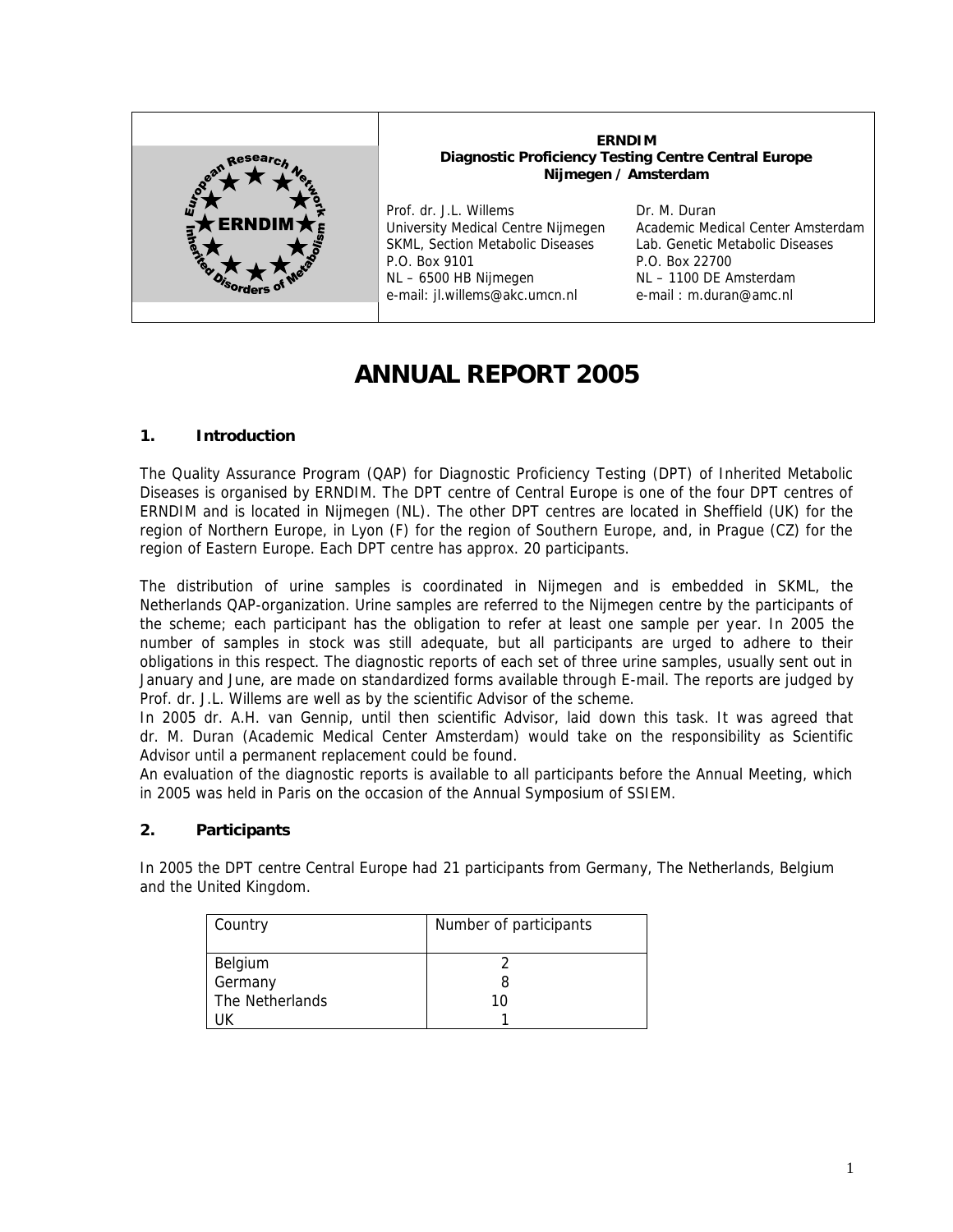## **3. Logistics of the scheme**

Six samples were distributed in 2005; samples S, T, and U in January, and samples X, Y and Z in June. Sample Z of a patient with Tyrosinemia type 2 was the common sample which was distributed by all four DPT-centers. No changes were made in the handling and shipment of samples or the report format.

**4. Timetable of the scheme**

| DPT survey 2005.1:              |            |
|---------------------------------|------------|
| Shipment of samples:            | 10/01/2005 |
| Deadline for returning results: | 31/01/2005 |
| Report of survey                | 14/03/2005 |
|                                 |            |
| <b>DPT survey 2005.2:</b>       |            |

| DPT SUIVEY 2005.2:              |            |
|---------------------------------|------------|
| Shipment of samples:            | 13/06/2005 |
| Deadline for returning results: | 30/06/2005 |
| Report of survey:               | 12/08/2005 |

Annual meeting: September 6, 2005 Maison de la Chimie, Paris, France. Twenty-one representatives of the participating laboratories took part in the meeting.

#### **5. Return of reports**

Survey 2005.1: Reports on samples S, T, and U were submitted by 20/21 participants Survey 2005.2: Reports on samples X, Y and Z were submitted by 20/21 participants. The non submitter was not the same as for 2005.1

**6. Scoring of samples and results**

Following lengthy discussions in the Scientific Advisory Board, a scoring system was agreed upon in 2002.

For each individual sample a score can be achieved for:

| Analytical performance:      | Correct results of the appropriate tests  |        | score: 2 |             |
|------------------------------|-------------------------------------------|--------|----------|-------------|
|                              | Partially correct or non-standard methods |        | score:   |             |
|                              | Unsatisfactory or misleading              |        | score: 0 |             |
| Interpretative performance:  | Good (diagnosis was established)          |        | score: 2 |             |
|                              | Helpful but incomplete                    |        | score:   |             |
|                              | Misleading / wrong diagnosis              |        | score: 0 |             |
| Recommendations:             | Helpful                                   |        | score: 1 |             |
| (for further investigations) | Unsatisfactory or misleading              |        | score: 0 |             |
|                              |                                           |        |          |             |
|                              |                                           | Total: | score:   | $\mathbf b$ |

Poor performers are those participants who score less than 15 points out of the maximum 30 in a given year. These poor performers will receive a so-called warning letter from the Scientific Advisor. At the request of several participants, individual scoring results will be sent to each individual participant.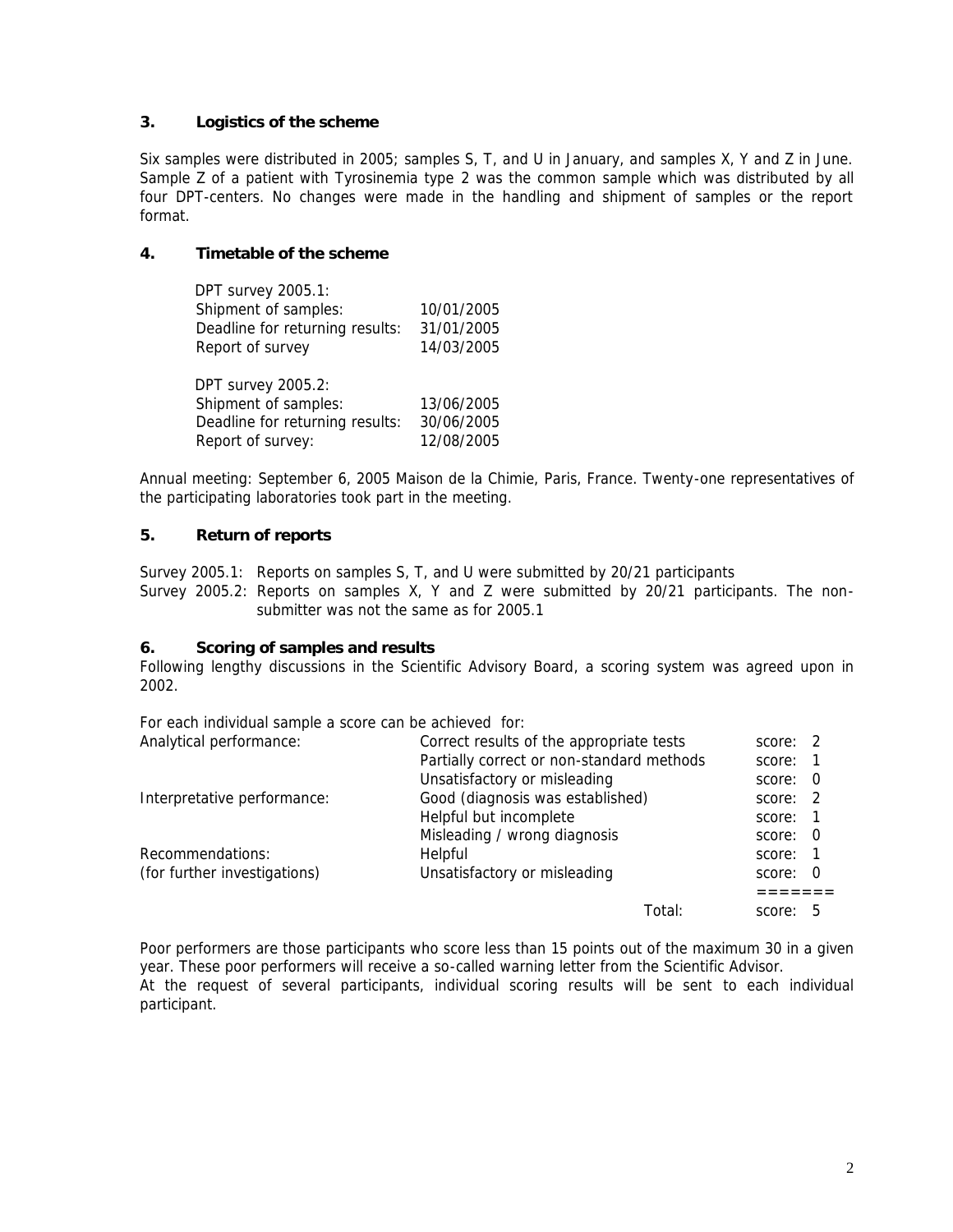| Lab            | S                        | Τ              | U                        | X                        | Υ                        | Ζ                        | Total<br>2005 |
|----------------|--------------------------|----------------|--------------------------|--------------------------|--------------------------|--------------------------|---------------|
| 1              | 5                        | 5              | 5                        | 5                        | 5                        | 5                        | 30            |
| $\overline{2}$ | 5                        | 5              | 5                        | 5                        | 5                        | 5                        | 30            |
| 3              | 4                        | 5              | 5                        | 5                        | 5                        | 5                        | 29            |
| 4              | 5                        | 5              | 5                        | 3                        | $\mathbf 5$              | 5                        | 28            |
| 5              | 5                        | 5              | 5                        | 5                        | 5                        | 5                        | 30            |
| 6              | 5                        | 5              | 5                        | 5                        | 5                        | 5                        | 30            |
| $\overline{7}$ | 5                        | 5              | 5                        | 5                        | 5                        | 5                        | 30            |
| 8              | 5                        | 5              | 5                        | 4                        | 0                        | 4                        | 23            |
| 9              | 5                        | 5              | 5                        | 5                        | 5                        | 5                        | 30            |
| 10             | 5                        | 5              | 5                        | 5                        | $\mathbf{1}$             | $\overline{2}$           | 23            |
| 11             | 5                        | 5              | 4                        | 1                        | 5                        | $\overline{2}$           | 22            |
| 12             | 4                        | 5              | 5                        | 5                        | 5                        | $\overline{2}$           | 26            |
| 13             | 5                        | 5              | 5                        | 5                        | 5                        | $\overline{2}$           | 27            |
| 14             | 5                        | 1              | 3                        | $\mathbf 5$              | 5                        | $\overline{c}$           | 21            |
| 15             | 5                        | 5              | 5                        | 5                        | 5                        | $\overline{2}$           | 27            |
| 16             | 4                        | 5              | 5                        | 4                        | 5                        | $\overline{4}$           | 27            |
| 17             | 5                        | 5              | 5                        | 4                        | 5                        | 5                        | 29            |
| 18             | 5                        | 5              | 5                        | $\overline{\phantom{a}}$ | $\overline{\phantom{a}}$ | $\overline{\phantom{a}}$ | 15<br>(3)     |
| 19             | $\overline{\phantom{0}}$ | $\overline{a}$ | $\overline{\phantom{a}}$ | 3                        | 5                        | 5                        | 13<br>(3)     |
| 20             | 5                        | 1              | 4                        | 3                        | 5                        | 5                        | 23            |
| 21             | 5                        | 5              | 5                        | 1                        | 5                        | 5                        | 26            |

## **7. Scores of participants for individual samples**

#### **8. Distribution of total scores 2005**

| .                | <u>DRI INGILIYIT UL IYIKIL JUVILUZ EVV</u> |                |
|------------------|--------------------------------------------|----------------|
|                  |                                            | Number of labs |
| Better than 75%  | $(23-30$ points)                           | 17             |
| Less than $75\%$ | $(<\frac{23}{6}$ )                         |                |
| Less than 50%    | (<15 points; poor performer)               |                |
|                  |                                            |                |

### **9. Summary of scores**

| Sample | Diagnosis                          | Correct diagnosis made |
|--------|------------------------------------|------------------------|
|        |                                    |                        |
|        | 5-Oxoprolinase deficiency          | 20/20                  |
|        | MCAD-deficiency                    | 18/20                  |
|        | No inborn error                    | 19/20                  |
|        | MPS 1-Hurler/Scheie                | 18/20                  |
|        | 3-Methylglutaconic aciduria type 1 | 18/20                  |
|        | Tyrosinemia type 2                 | 14/20                  |

The cumulative score in 2005 of the participants submitting results was 89%, a very good figure indeed.

The program of the 2005 Annual Meeting was so tight that no time could be found for a general discussion between participants of all DPT-centers on the common sample. This discussion was postponed until the 2006 Annual Meeting.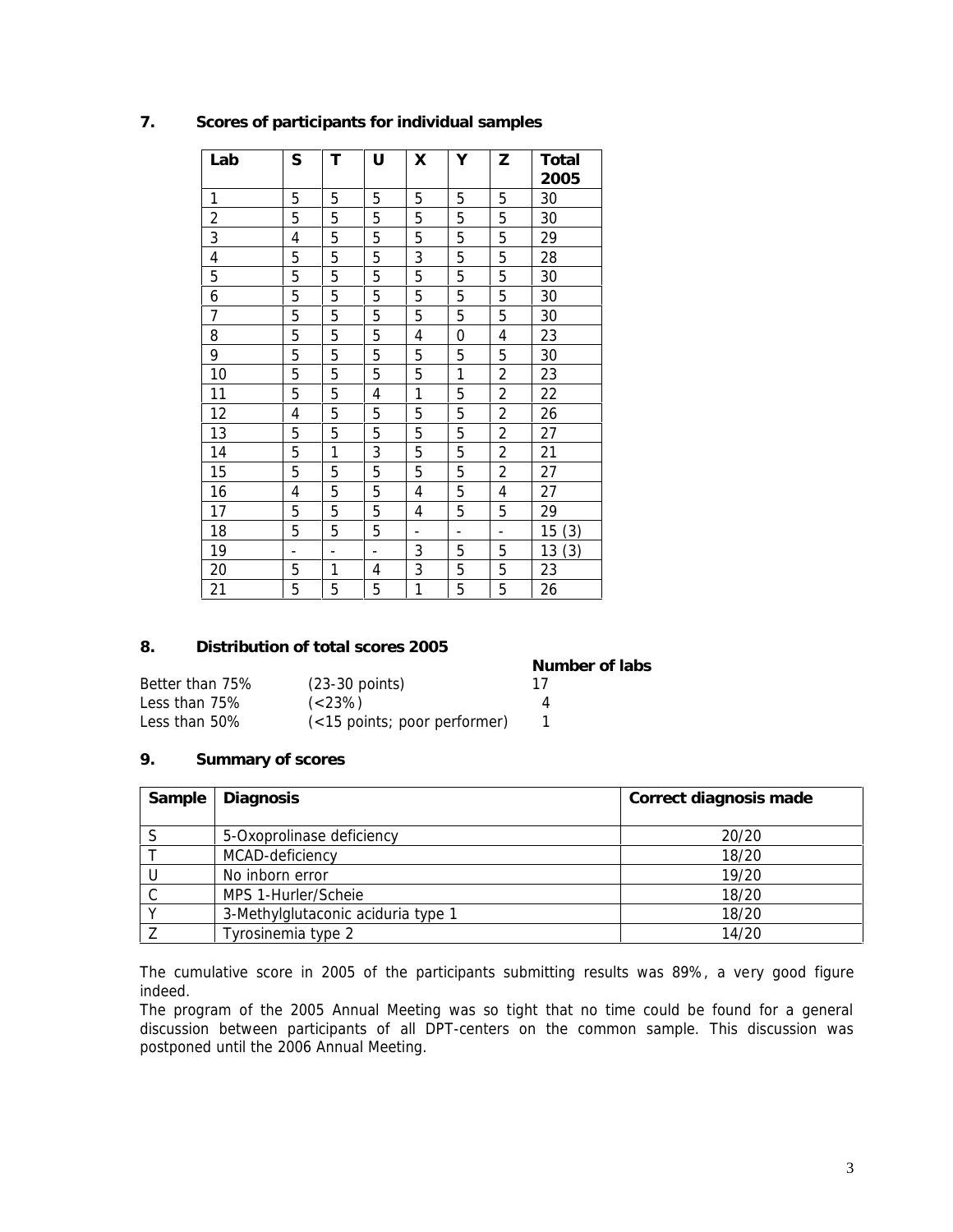**10. Minutes of the meeting for participants of the Diagnostic Proficiency Test (DPT) Centre of Metabolic Diseases for Central Europe held during the SSIEM Symposium in Paris, September 6, 2005**

**Present**: Duran (Amsterdam) chairman, Abeling (Amsterdam) secretary on behalf of Holtrop (Amsterdam), Dorland (Utrecht), Eyskens (Antwerpen), Gerlo (Brussel), Sass (Freiburg), Onkenhout (Leiden), Ruitenbeek (Nijmegen), Spaapen (Maastricht), Poorthuis (Leiden), Reijngoud (Groningen), Wamelink (Amsterdam), De Sain (Utrecht), Ruijter Rotterdam), Kluijtmans (Nijmegen), Haas (Heidelberg), Okun (Heidelberg), Jakobs (Tilburg).

Apologies for absence: Van Gennip (Maastricht), Holtrop (Amsterdam), Huijmans (Rotterdam)

**1. Welcome.**

The chairman welcomes the participants.

He explains that the president, Albert van Gennip, after 15 years of intensive engagement with ERNDIM, decided to stand down for retirement by october 1. The chairman shortly commemorates the highly valued contribution of Albert van Gennip as a Scientific Advisor for the purines and pyrimidines scheme, member of the Executive Board, and of the SKML, for we all feel very thankful.

Sjoukje Holtrop, our secretary, is unable to attend the meeting because of high priorities related to accreditation of the laboratory.

**2. Minutes of the meeting held at August 31, 2004 in Amsterdam.**

Text. page 4 , line 7 from bottom : ' methylene blue test' should be : 'dimethylene blue (DMB) test'.There were no further corrections with respect to the text.

Matters arising: **4. Annual contribution of DPT samples:**

The new data form for samples in stock is not received by all. The forms will be sent out again. **Action: Holtrop**

Duran again stipulates the importance of sending samples, particularly also for the other DPT Centres.

Spaapen : how to prepare and send the samples ?

Duran: heat-inactivate and send at room temperature. **Action: all 5. Discussion of the results:**

Poorthuis: Sample O was discussed with respect to the question which method for MPS would be better: 1-dimensional or bidimensional. The statement in the minutes about 2-dimensional being the better is not according to the discussion in Amsterdam.

Duran: this will come back when we will discuss the 2005-samples.

The minutes were agreed, with thanks to the secretary (Holtrop) for preparation.

**Annual Report 2004:** correction on page 2 : Meeting of participants: august 31, instead of september 2.

**3. Information from Trust Board, Scientific Advisory Board, executive Committee.**

The numbers of participants in the 4 DPT Centers in Europ are steadily growing. In total we have 95 participants now.

The planning is to set up a  $5<sup>th</sup>$  Center if the number exceeds 100.

Changes will take place in Committee members, with Albert van Gennip and Jim Bonham standing down this year, Brian Fowler in 2006.

**4. Discussion of the results of the survey 2005:**

**2005-1: samples S, T, U 2005-2: samples X,Y,Z**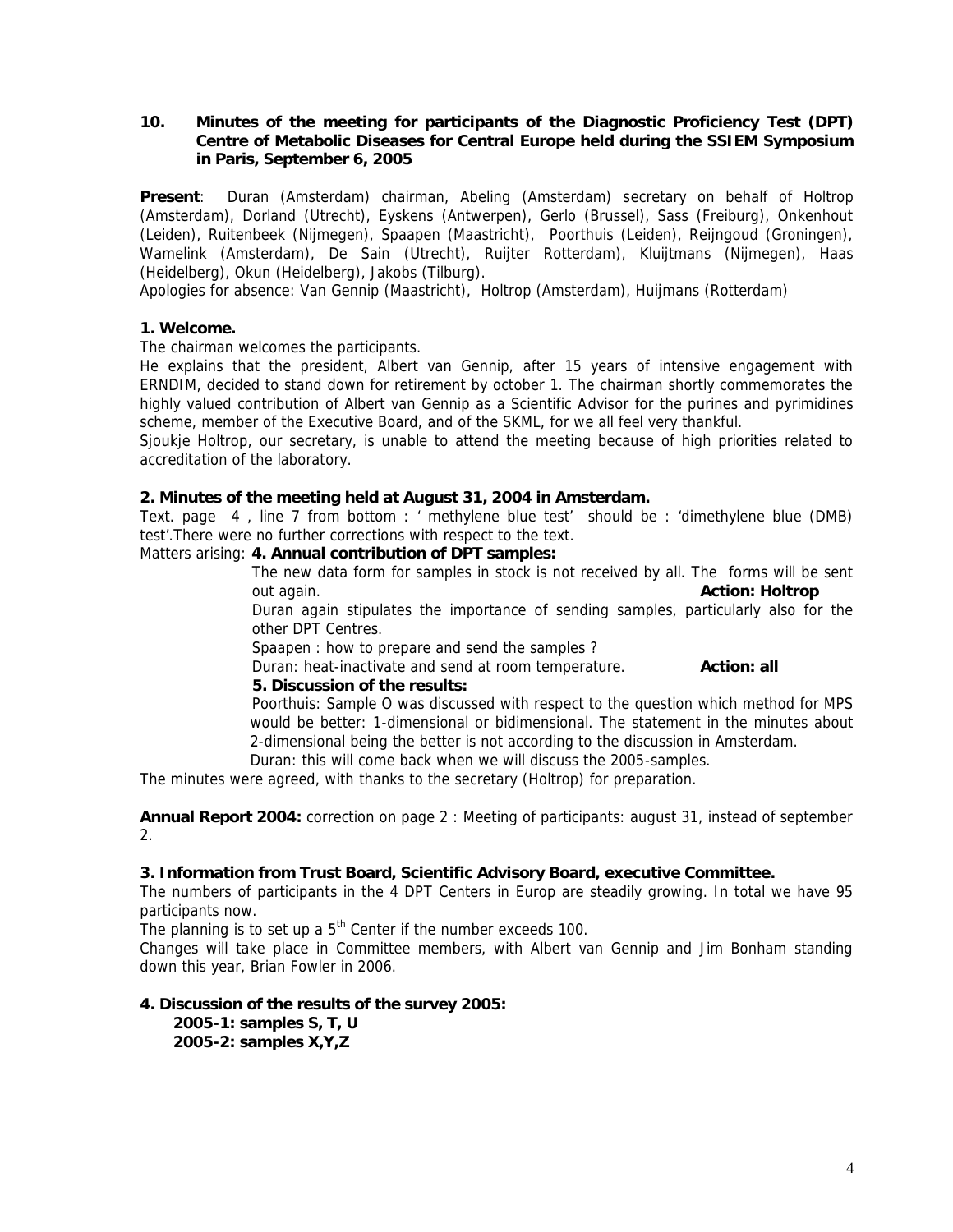**Sample 2005.1 – S: 5-Oxoprolinuria**

*Results:*

Sample S was a very old sample, but appeared to be very well preserved.

Creatinin values were very close. One exception (112 mM) presumably was a typing error (probably 11.2).

Uric acid: 286 ? Unclear. Wrong units ? Typing error ? Result came from a routine lab to participant's lab.

Amino acids: unknown peaks have been seen by various participants, not clearly identified.

Organic acids: large variation in 5-oxoproline, possibly by variable extraction efficiency for this compound. Exact quantification is felt to be unnecessary for 5-oxoproline.

Purines/pyrimidines: may be useful because of mention of renal stones.

Mucopolysaccharides, oligosaccharides and sialic acid: not relevant.

Duran (knowing this sample, which originally was analyzed in Utrecht) states that oxalic acid had been elevated in 1979, but apparently had precipitated and is now normal.

*Advice for further investigations*:

Why measure 5-oxoproline in RBC ?

Acylcarnitines in a bloodspot ? Carnitine-ester formation is very unlikely, because also no CoA-ester will be formed.

Reijngoud: How is the hemolytic anemia explained ?

Duran: not by the defect. Presumably 'normal' drug effect.

*Advice to clinician and Remarks:*

Wamelink: we have given a text for this and for *Remarks*, but it was not mentioned in the report.

**Sample 2005.1 – T: MCAD deficiency**

*Results:*

*Organic acids*

Duran: Organic acids pattern chracteristic for older MCAD patient.

Reijngoud: Disagree. We have seen a substantial variation between different MCAD patients within one family. This phenomenon was observed in various families.

Two participants missed the diagnosis. Do they participate in the quantitative OA scheme ?

GC-only users ? Anyway, GC-only users can easily miss this diagnosis. Obsolete configuration nowadays.

Dorland: who measures glycine conjugates ?

Duran, Spaapen: routinely done in our labs.

Duran: Iso-hexanoylglycine ? Where from ?

Sass: we find it regularly (with methylation) in MCAD !

Onkenhout: we too.

Reijngoud: might originate from phytanic acid, and thus characteristic for vegetarian MCAD patients ?

*Other analyses:*

Duran: acylcarnitines in urine can be highly informative, also for detection of GA I .

*Advice for further investigations:* Duran: (113) why exclude MADD ?

**Sample 2005.1 – U: No Inborn Error of Metabolism**

*Results:*

One participant made a diagnosis prolidase deficiency. The arguments were not known, because the participant was not present.

Preinvestigations: The urine was clearly alkaline. This raised a discussion about refusal of bad samples. Duran: criteria for refusal ?

Spaapen: alkaline samples with  $pH > 8$ .